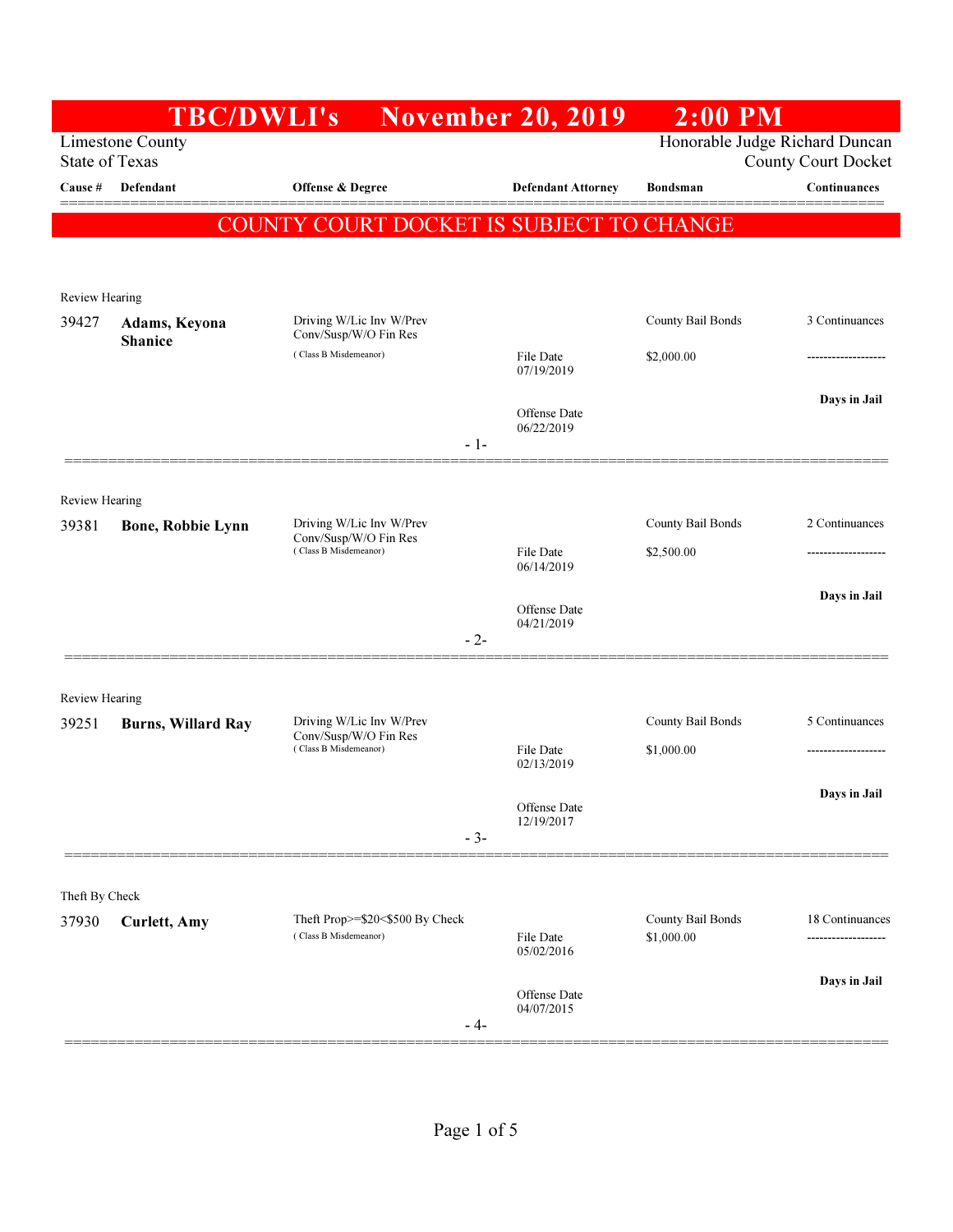|                       | <b>TBC/DWLI's</b>                                |                                                                            | <b>November 20, 2019</b>   | $2:00$ PM                       |                                      |
|-----------------------|--------------------------------------------------|----------------------------------------------------------------------------|----------------------------|---------------------------------|--------------------------------------|
|                       | <b>Limestone County</b><br><b>State of Texas</b> |                                                                            |                            | Honorable Judge Richard Duncan  | <b>County Court Docket</b>           |
| Cause #               | Defendant                                        | Offense & Degree                                                           | <b>Defendant Attorney</b>  | <b>Bondsman</b>                 | Continuances                         |
|                       |                                                  | COUNTY COURT DOCKET IS SUBJECT TO CHANGE                                   |                            |                                 |                                      |
|                       |                                                  |                                                                            |                            |                                 |                                      |
|                       | Hearing On Motion To Revoke Probation            |                                                                            |                            |                                 |                                      |
| 38245                 | Ford, Norminel                                   | Poss Marij <2oz; Motion To Revoke                                          |                            | A-EZ Out Bail Bonds             | 1 Continuances                       |
|                       |                                                  | Probation<br>(Class B Misdemeanor; Class B Misdemeanor)                    | File Date                  | \$5,000.00                      |                                      |
|                       |                                                  |                                                                            | 11/17/2016                 |                                 |                                      |
|                       |                                                  |                                                                            | Offense Date               |                                 | Days in Jail                         |
|                       |                                                  |                                                                            | 10/22/2016;<br>07/27/2018  |                                 |                                      |
|                       |                                                  | $-5-$                                                                      |                            |                                 |                                      |
|                       | Hearing On Motion To Revoke Probation            |                                                                            |                            |                                 |                                      |
| 38246                 | Ford, Norminel                                   | Unl Carrying Weapon; Motion To                                             |                            | A-EZ Out Bail Bonds             | 1 Continuances                       |
|                       |                                                  | Revoke Probation<br>(Class A Misdemeanor; Class A Misdemeanor)             | File Date                  | \$5,000.00                      |                                      |
|                       |                                                  |                                                                            | 11/17/2016                 |                                 |                                      |
|                       |                                                  |                                                                            | Offense Date               |                                 | Days in Jail                         |
|                       |                                                  |                                                                            | 10/22/2016;<br>07/27/2018  |                                 |                                      |
|                       |                                                  | $-6-$                                                                      |                            |                                 |                                      |
| <b>Review Hearing</b> |                                                  |                                                                            |                            |                                 |                                      |
| 39425                 | <b>Lemons, Jerry Wayne</b>                       | Driving W/Lic Inv W/Prev<br>Conv/Susp/W/O Fin Res<br>(Class B Misdemeanor) |                            | County Bail Bonds               | 3 Continuances                       |
|                       |                                                  |                                                                            | File Date                  | \$2,000.00                      |                                      |
|                       |                                                  |                                                                            | 07/19/2019                 |                                 |                                      |
|                       |                                                  |                                                                            | Offense Date<br>05/24/2019 |                                 | Days in Jail                         |
|                       |                                                  | $-7-$                                                                      |                            |                                 |                                      |
|                       |                                                  |                                                                            |                            |                                 |                                      |
| Theft By Check        |                                                  |                                                                            |                            |                                 |                                      |
| 37680                 | Lynch, Clayton                                   | Theft Prop>=\$500<\$1,500<br>(Class A Misdemeanor)                         | File Date                  | County Bail Bonds<br>\$1,000.00 | 17 Continuances<br>----------------- |
|                       |                                                  |                                                                            | 10/16/2015                 |                                 |                                      |
|                       |                                                  |                                                                            | Offense Date               |                                 | Days in Jail                         |
|                       |                                                  | $-8-$                                                                      | 01/22/2015                 |                                 |                                      |
|                       |                                                  |                                                                            |                            |                                 |                                      |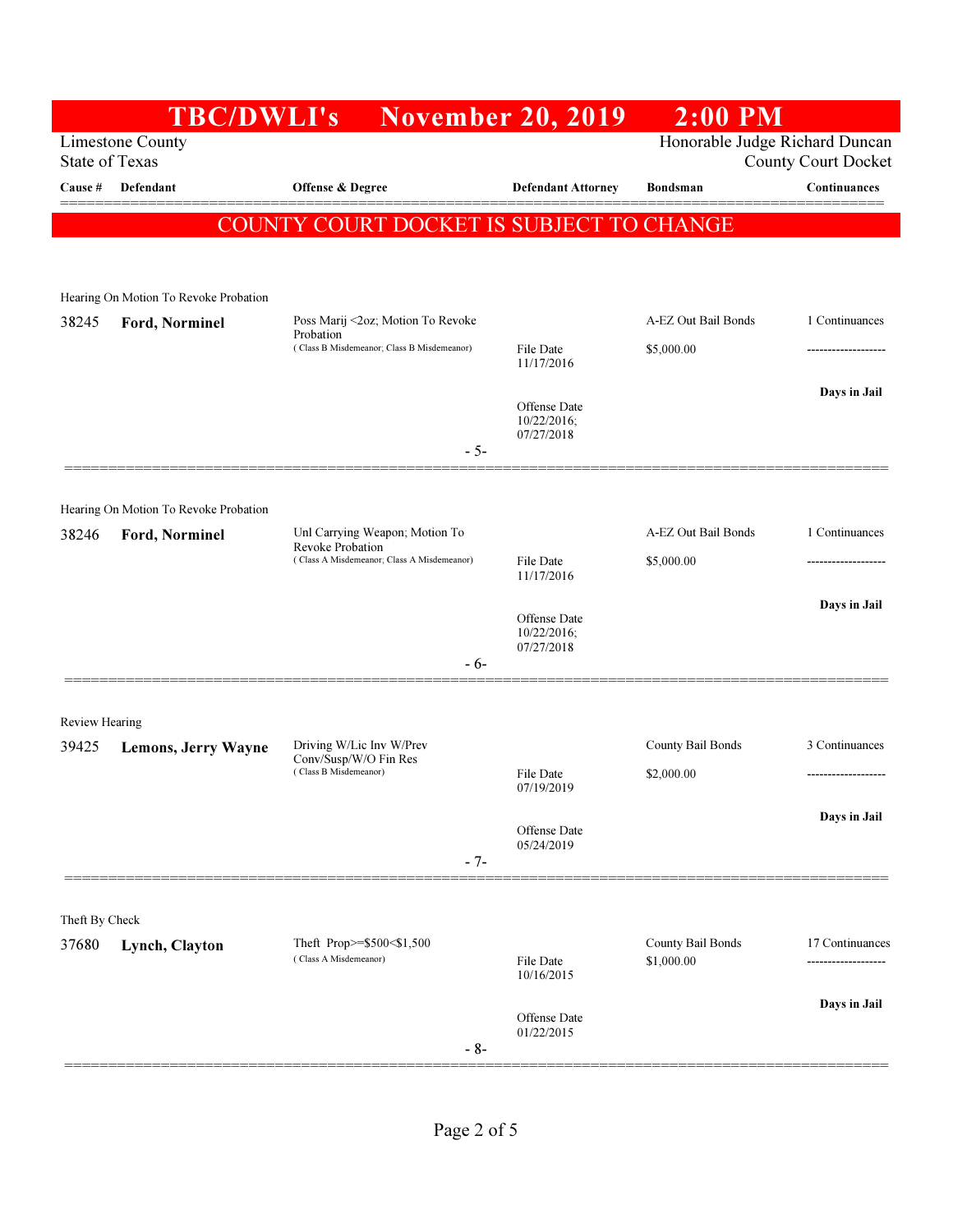|                                | <b>TBC/DWLI's</b>                                |                                                                            | <b>November 20, 2019</b>   | $2:00$ PM                          |                                        |
|--------------------------------|--------------------------------------------------|----------------------------------------------------------------------------|----------------------------|------------------------------------|----------------------------------------|
|                                | <b>Limestone County</b><br><b>State of Texas</b> |                                                                            |                            | Honorable Judge Richard Duncan     | <b>County Court Docket</b>             |
| Cause #                        | Defendant                                        | Offense & Degree                                                           | <b>Defendant Attorney</b>  | <b>Bondsman</b>                    | Continuances                           |
|                                |                                                  | COUNTY COURT DOCKET IS SUBJECT TO CHANGE                                   |                            |                                    |                                        |
|                                |                                                  |                                                                            |                            |                                    |                                        |
| <b>Status Hearing</b>          |                                                  |                                                                            |                            |                                    |                                        |
| 39468                          | Miller, Benjamin                                 | Driving W/Lic Inv W/Prev<br>Conv/Susp/W/O Fin Res                          |                            | <b>Freebird Bail Bonds</b>         | 1 Continuances                         |
|                                | <b>Brannan</b>                                   | (Class B Misdemeanor)                                                      | File Date<br>09/13/2019    | \$2,000.00                         |                                        |
|                                |                                                  |                                                                            |                            |                                    | Days in Jail                           |
|                                |                                                  |                                                                            | Offense Date<br>08/06/2019 |                                    |                                        |
|                                |                                                  |                                                                            | $-9-$                      |                                    |                                        |
| Theft By Check                 |                                                  |                                                                            |                            |                                    |                                        |
| 39115                          | Polk, Eva                                        | Theft Prop $>=\$100$ <\$750<br>(Class B Misdemeanor)                       | File Date                  | T Chapman Bail Bonds<br>\$1,000.00 | 12 Continuances<br>------------------- |
|                                |                                                  |                                                                            | 10/17/2018                 |                                    |                                        |
|                                |                                                  |                                                                            | Offense Date<br>04/06/2018 |                                    | Days in Jail                           |
|                                |                                                  |                                                                            | $-10-$                     |                                    |                                        |
|                                |                                                  |                                                                            |                            |                                    |                                        |
| <b>Review Hearing</b><br>38171 | Price, Crystal Javon                             | Driving W/Lic Inv W/Prev                                                   |                            | Personal Bond                      | 28 Continuances                        |
|                                |                                                  | Conv/Susp/W/O Fin Res<br>(Class B Misdemeanor)                             | File Date<br>09/15/2016    | \$2,000.00                         |                                        |
|                                |                                                  |                                                                            |                            |                                    | Days in Jail                           |
|                                |                                                  |                                                                            | Offense Date<br>01/14/2016 |                                    |                                        |
|                                |                                                  |                                                                            | $-11-$                     |                                    |                                        |
| Review Hearing                 |                                                  |                                                                            |                            |                                    |                                        |
| 38539                          | Price, Crystal Javon                             | Driving W/Lic Inv W/Prev<br>Conv/Susp/W/O Fin Res<br>(Class B Misdemeanor) |                            | County Bail Bonds                  | 23 Continuances                        |
|                                |                                                  |                                                                            | File Date<br>06/20/2017    | \$2,000.00                         |                                        |
|                                |                                                  |                                                                            | Offense Date               |                                    | Days in Jail                           |
|                                |                                                  |                                                                            | 05/12/2017<br>$-12-$       |                                    |                                        |
|                                |                                                  |                                                                            |                            |                                    |                                        |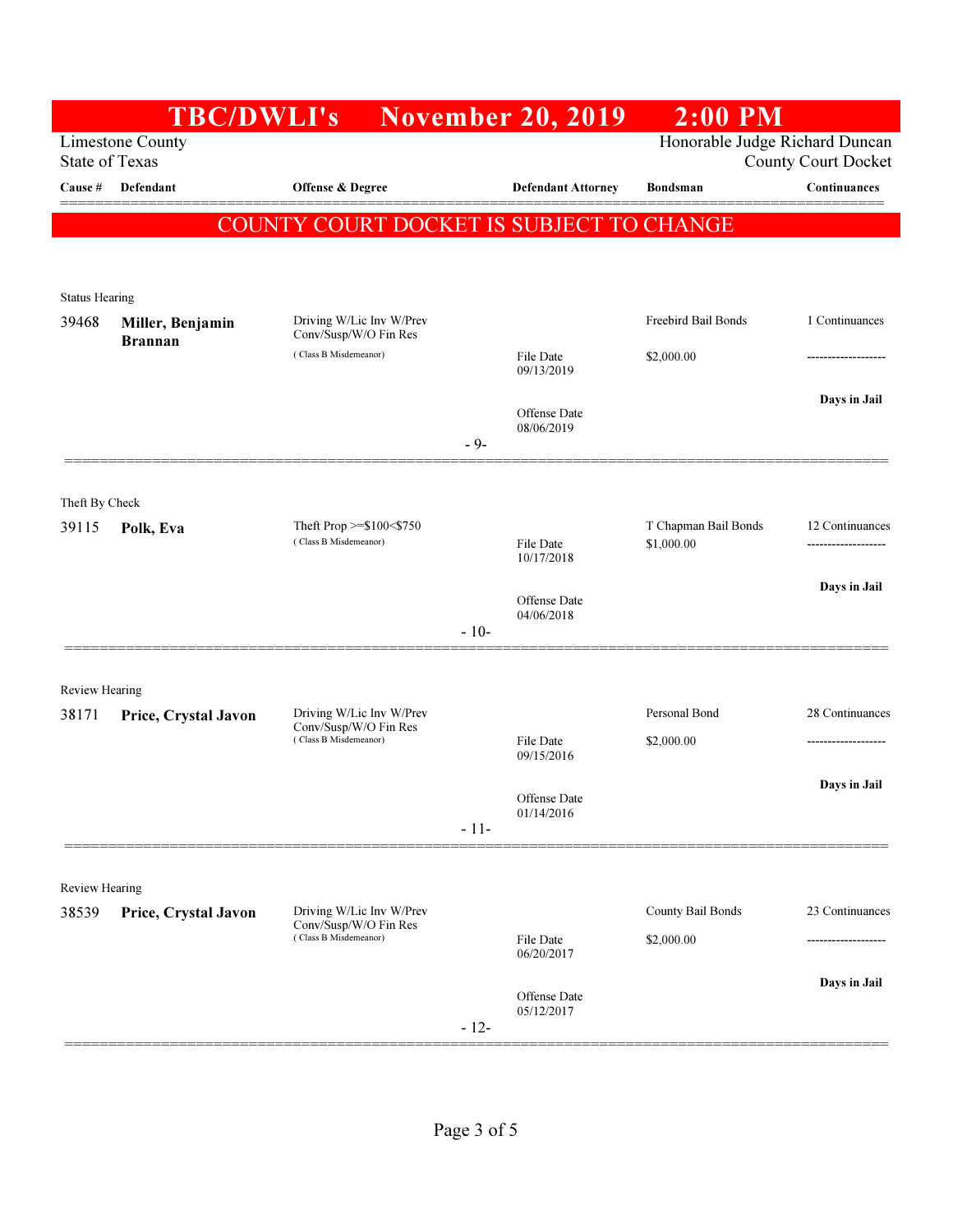|                       | <b>TBC/DWLI's</b>                                |                                                          | <b>November 20, 2019</b>   | $2:00$ PM                                |                            |
|-----------------------|--------------------------------------------------|----------------------------------------------------------|----------------------------|------------------------------------------|----------------------------|
|                       | <b>Limestone County</b><br><b>State of Texas</b> |                                                          |                            | Honorable Judge Richard Duncan           | <b>County Court Docket</b> |
| Cause #               | Defendant                                        | Offense & Degree                                         | <b>Defendant Attorney</b>  | <b>Bondsman</b>                          | Continuances               |
|                       |                                                  | COUNTY COURT DOCKET IS SUBJECT TO CHANGE                 |                            |                                          |                            |
|                       |                                                  |                                                          |                            |                                          |                            |
| Review Hearing        |                                                  |                                                          |                            |                                          |                            |
| 39092                 | Ross, Danita Ann                                 | Driving W/Lic Inv W/Prev<br>Conv/Susp/W/O Fin Res        |                            | Personal Bond                            | 6 Continuances             |
|                       |                                                  | (Class B Misdemeanor)                                    | File Date<br>09/17/2018    | \$2,000.00                               | ------------------         |
|                       |                                                  |                                                          | Offense Date               |                                          | Days in Jail               |
|                       |                                                  | $-13-$                                                   | 06/20/2018                 |                                          |                            |
|                       |                                                  |                                                          |                            |                                          |                            |
| <b>Status Hearing</b> |                                                  |                                                          |                            |                                          |                            |
| 39263                 | Ross, Danita Ann                                 | Bail Jumping And Fail To Appear<br>(Class A Misdemeanor) | File Date                  | <b>Freebird Bail Bonds</b><br>\$3,500.00 | 6 Continuances             |
|                       |                                                  |                                                          | 02/25/2019                 |                                          |                            |
|                       |                                                  |                                                          | Offense Date<br>02/20/2019 |                                          | Days in Jail               |
|                       |                                                  | $-14-$                                                   |                            |                                          |                            |
| <b>Status Hearing</b> |                                                  |                                                          |                            |                                          |                            |
| 39469                 | <b>Sprowl, Kurt Joseph</b>                       | Driving W/Lic Inv W/Prev                                 |                            | County Bail Bonds                        | 1 Continuances             |
|                       |                                                  | Conv/Susp/W/O Fin Res<br>(Class B Misdemeanor)           | File Date<br>09/13/2019    | \$1,000.00                               | -------------------        |
|                       |                                                  |                                                          |                            |                                          | Days in Jail               |
|                       |                                                  |                                                          | Offense Date<br>07/22/2019 |                                          |                            |
|                       |                                                  | $-15-$                                                   |                            |                                          |                            |
| <b>Review Hearing</b> |                                                  |                                                          |                            |                                          |                            |
| 38881                 | <b>Thompkin, Charles</b><br>Edward               | Driving W/Lic Inv W/Prev<br>Conv/Susp/W/O Fin Res        |                            | County Bail Bonds                        | 11 Continuances            |
|                       |                                                  | (Class B Misdemeanor)                                    | File Date<br>04/10/2018    | \$1,000.00                               |                            |
|                       |                                                  |                                                          |                            |                                          | Days in Jail               |
|                       |                                                  | $-16-$                                                   | Offense Date<br>01/31/2018 |                                          |                            |
|                       |                                                  |                                                          |                            |                                          |                            |